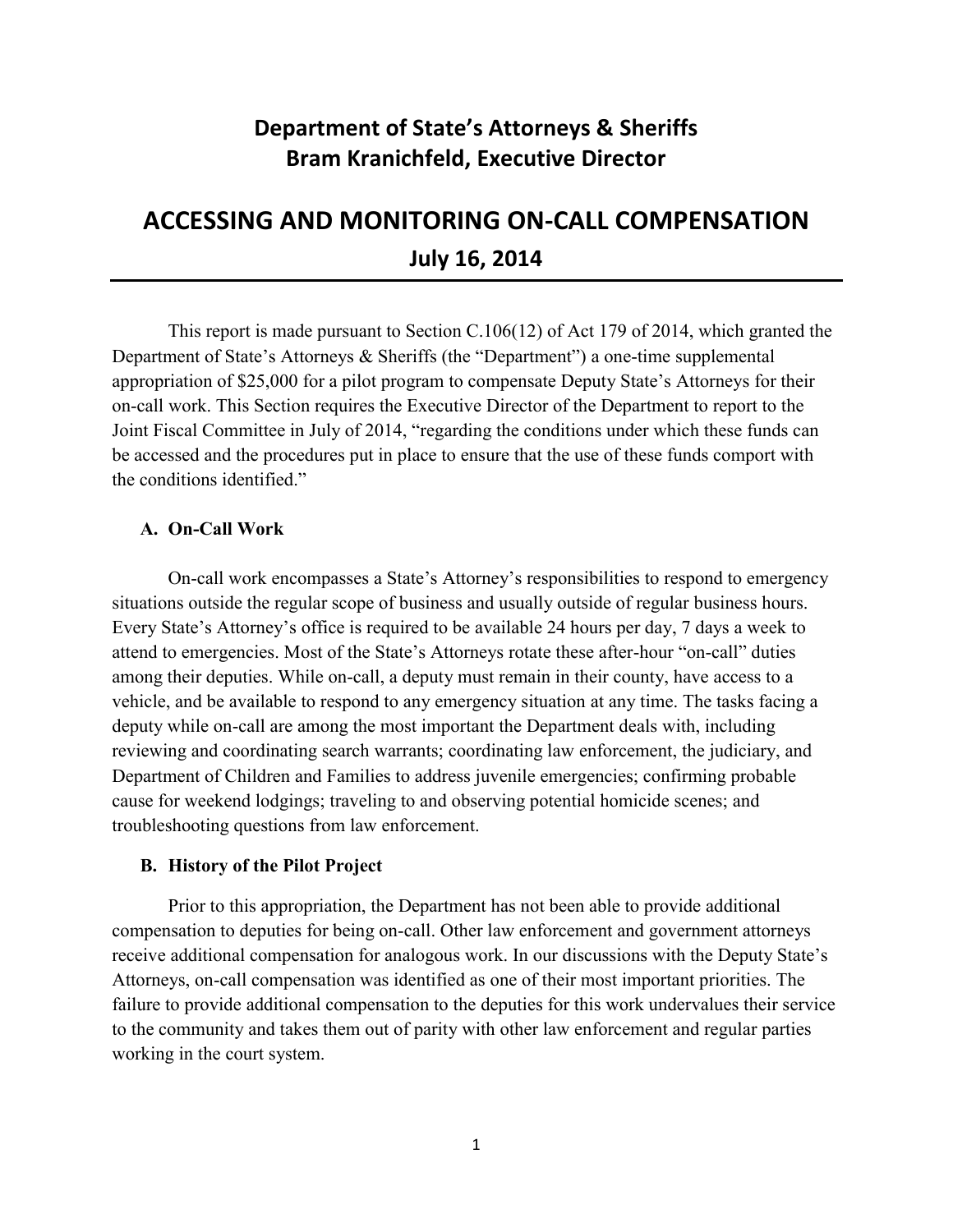Last year, we drafted and proposed a compensation plan in which a deputy would be compensated the equivalent of one day's pay per week of being on-call plus additional compensation at their hourly rate for time spent physically responding to calls. Given the number of hours on-call that we expected deputies to work and their average hourly rate, we estimated the amount of funding required for this compensation plan to be roughly \$200,000.

For Fiscal Year 2015, the Legislature appropriated \$25,000 in one-time supplemental funding for a compensation plan. Although this is insufficient for an adequately realized compensation plan, it is an important first step that has allowed us to implement the necessary infrastructure to administer such a plan should the necessary funding become available. The Department sees this appropriation as an important opportunity to build the necessary logistical support for this type of compensation and as a positive first step toward adequate funding.

## **C. The Compensation Plan**

 $\overline{\phantom{a}}$ 

Given the limited funding available, the Department has adopted a flat rate compensation policy in regard to these funds. The policy is as follows: during Fiscal Year 2015, for every day that a deputy is assigned to being on-call, that deputy is entitled to \$6.43 in compensation. This daily rate was reached based on the total available funding of \$25,000 and the estimated days that we expect our deputies to work on-call. We estimate that our deputies will spend 3,883 days on-call this fiscal year.<sup>1</sup> See below. At a daily rate of \$6.43, we estimate the Department will distribute a total of \$24,967.69 in on-call compensation.

| County            | DSA On-Call Days per Year | Daily Rate | <b>County Total</b> |
|-------------------|---------------------------|------------|---------------------|
| <b>Addison</b>    | 84                        | \$6.43     | \$540.12            |
| <b>Bennington</b> | 365                       | 6.43       | 2,346.95            |
| Caledonia         | 365                       | 6.43       | 2,346.95            |
| <b>Chittenden</b> | 365                       | 6.43       | 2,346.95            |
| <b>Essex</b>      | $\boldsymbol{0}$          | 6.43       | 0.00                |
| Franklin          | 365                       | 6.43       | 2,346.95            |
| <b>Grand Isle</b> | $\boldsymbol{0}$          | 6.43       | 0.00                |
| Lamoille          | 365                       | 6.43       | 2,346.95            |
| Orange            | 365                       | 6.43       | 2,346.95            |
| <b>Orleans</b>    | 365                       | 6.43       | 2,346.95            |
| <b>Rutland</b>    | 293                       | 6.43       | 1,883.99            |
| Washington        | 288                       | 6.43       | 1,851.84            |
| Windham           | 298                       | 6.43       | 1,916.14            |
| Windsor           | 365                       | 6.43       | 2,346.95            |
| <b>TOTALS</b>     | 3,883                     | \$6.43     | \$24,967.69         |

 $^1$  Each elected State's Attorney assigns on-call responsibilities to their deputies and sets their schedules at their discretion. In every county, the elected State's Attorney is understood to be ultimately responsible for on-call availability.